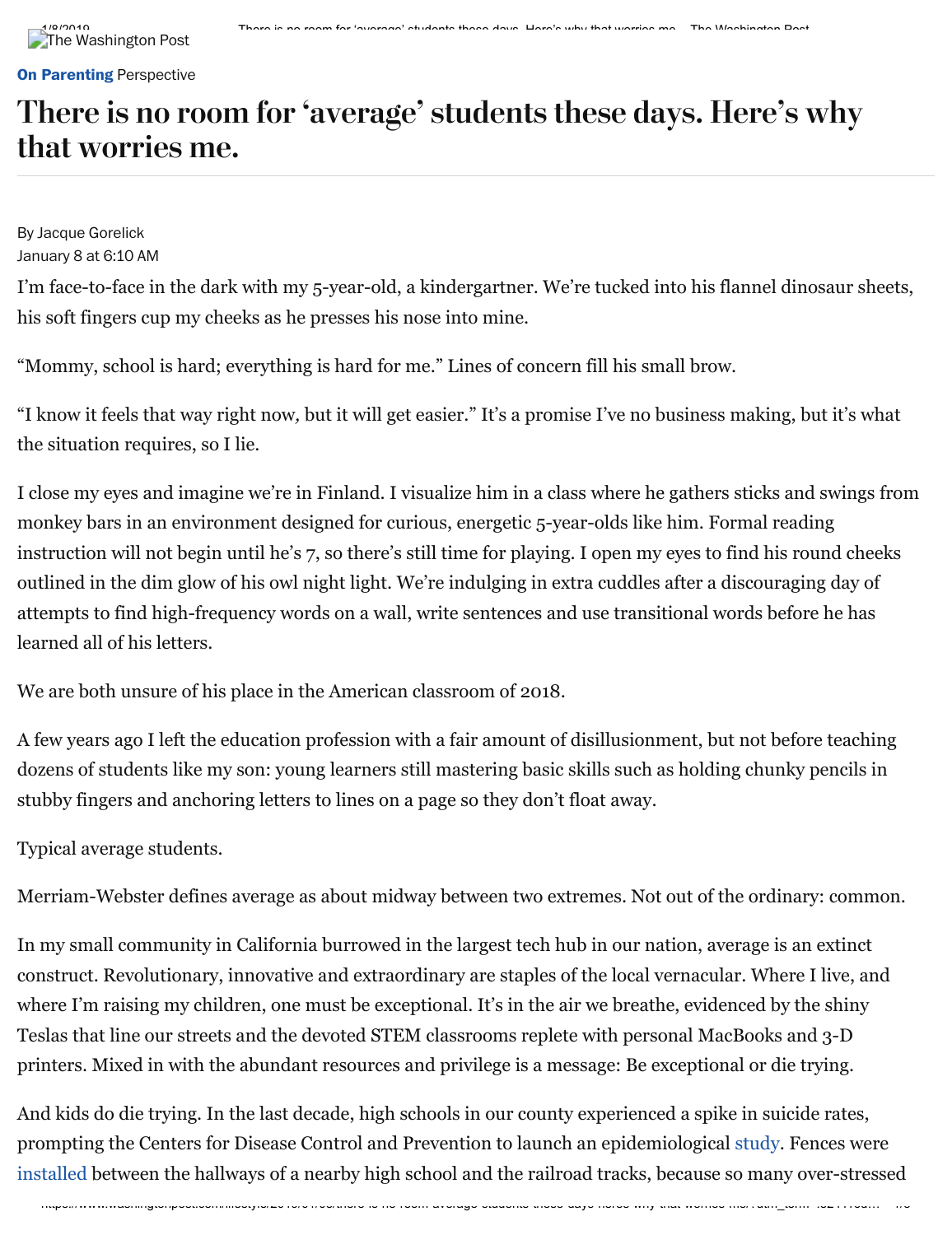adolescents were stepping in front of trains. Suicide is complex and often related to underlying [mental health](https://www.stanfordchildrens.org/en/topic/default?id=teen-suicide-90-P02584) issues, which can be exacerbated by intense feelings of stress. A 2013 article, ["The Problem With Rich Kids,"](https://urldefense.proofpoint.com/v2/url?u=https-3A__www.psychologytoday.com_us_articles_201311_the-2Dproblem-2Drich-2Dkids&d=DwMFaQ&c=RAhzPLrCAq19eJdrcQiUVEwFYoMRqGDAXQ_puw5tYjg&r=zLFD5ZLCRUyxNinxSsiA9mbgs04nc4dtADOmsR4gIaM&m=ku0aBVFFkb2yeiNztS0_xaHmlrAcPt4JFuN95n3Qx5A&s=XMtXaFTfCTok3FfymZcsPX7JZe006nQVJ_tCEecvfec&e=) by Yale psychologist Suniya Luthar, noted that privileged children experience serious levels of depression and anxiety at twice the national rates, noting the pressure for "high-octane achievement" as a probable factor.

Tweens and teenagers of today marinate in doctored and curated images of perfection on social media feeds. They exist in a Utopian society, or so it seems. The pressure to be flawless is inherent.

Parents wade through research, [TED Talks,](https://urldefense.proofpoint.com/v2/url?u=https-3A__www.app.com_story_news_education_in-2Dour-2Dschools_2017_08_09_jackson-2Dprincipal-2Draps-2Dagainst-2Dstandardized-2Dtesting_548346001_&d=DwMFaQ&c=RAhzPLrCAq19eJdrcQiUVEwFYoMRqGDAXQ_puw5tYjg&r=zLFD5ZLCRUyxNinxSsiA9mbgs04nc4dtADOmsR4gIaM&m=ku0aBVFFkb2yeiNztS0_xaHmlrAcPt4JFuN95n3Qx5A&s=u7Cwr1NRiU7AsWrvESvc7fSaPR09cDPsc7EDpAxJ37o&e=) and [literature](https://urldefense.proofpoint.com/v2/url?u=https-3A__madelinelevine.com_the-2Dprice-2Dof-2Dprivilege_&d=DwMFaQ&c=RAhzPLrCAq19eJdrcQiUVEwFYoMRqGDAXQ_puw5tYjg&r=zLFD5ZLCRUyxNinxSsiA9mbgs04nc4dtADOmsR4gIaM&m=ku0aBVFFkb2yeiNztS0_xaHmlrAcPt4JFuN95n3Qx5A&s=dpBCh842P6S3PVunUYZxx_1MqCvVn-rDA-D__EViXco&e=) about raising healthy, resilient children in highachieving districts. We talk the talk. We gather around nonfat lattes with cinnamon foam and scoff at the pressures our kids face, vowing to avoid setting unrealistic expectations, promising to support them, regardless of scores on their standardized tests. But when it's time to walk the walk, do we?

When I started teaching 15 years ago, kindergartners skipped into classrooms and dipped large brushes into paint, creating rainbows and fields of flowers on easels. They counted seeds in lemons and weighed watermelons grown in nearby gardens to work out math equations. They strung just-learned letters into "words" using phonetic spelling. They began to read, write, count and add, but if they didn't come preloaded with these skills  $-$  if they were average  $-$  they still belonged.

These days, the average child in our schools is on precarious footing.

Thought leaders in education tout the benefit of a [growth mind-set](https://www.kqed.org/mindshift/41700/growth-mindset-how-to-normalize-mistake-making-and-struggle-in-class) and making mistakes. *Embrace imperfection.* Schools host screenings of documentaries about managing angst and anxiety, at the same time cranking up the intensity in our kids' classrooms, sending parents and students a mixed message. Which is it: balance and self-care; or rise to the rigor? Kindergarten is the new first grade, and middle school is engineered as a fast track to the Ivy Leagues. New curriculum sifts the exceptional from the average, often allowing the latter to struggle — all for the sake of high test scores, college acceptance rates and district accolades.

I want to tell the small child curled up next to me that his journey through education won't be fraught with high-pressure expectations, making him feel less than. But the truth is, the changing landscape of education causes me as much trepidation as it does him. The new Common Core Standards have been [criticized](https://urldefense.proofpoint.com/v2/url?u=https-3A__www.kqed.org_mindshift_39816_does-2Dcommon-2Dcore-2Dask-2Dtoo-2Dmuch-2Dof-2Dkindergarten-2Dreaders&d=DwMFaQ&c=RAhzPLrCAq19eJdrcQiUVEwFYoMRqGDAXQ_puw5tYjg&r=zLFD5ZLCRUyxNinxSsiA9mbgs04nc4dtADOmsR4gIaM&m=ku0aBVFFkb2yeiNztS0_xaHmlrAcPt4JFuN95n3Qx5A&s=Wd748c2eDw0c5YWWeA1mU8GCIOAKBIPHs9fVI0EJsfg&e=) by educators across the country as developmentally inappropriate for K-3 students, requiring our youngest learners to perform tasks before their bodies and brains are ready.

Expectations only intensify as kids leave elementary school. According to an [APA survey](https://urldefense.proofpoint.com/v2/url?u=https-3A__www.apa.org_news_press_releases_stress_2009_stress-2Dexec-2Dsummary.pdf&d=DwMFaQ&c=RAhzPLrCAq19eJdrcQiUVEwFYoMRqGDAXQ_puw5tYjg&r=zLFD5ZLCRUyxNinxSsiA9mbgs04nc4dtADOmsR4gIaM&m=ku0aBVFFkb2yeiNztS0_xaHmlrAcPt4JFuN95n3Qx5A&s=adzocwsmXuRPBTugLvFQCy01ItDDmRVMuTuzOGFgDVM&e=) of middle school students, 34 percent rated grades, school and homework as their biggest stressors. Many schools have shortened or eliminated recess to allow for more core academic instruction. Administrators in my district are proposing to remove grade level math in our junior high schools. *Grade level*. Average students will be tracked into one-size-fits-all, accelerated math classes, where they'll power through a year-and-a-half's worth of curriculum in 10 months. One factor driving their decision is the cutthroat college application process.

https://www.washingtonpost.com/lifestyle/2019/01/08/there-is-no-room-average-students-these-days-heres-why-that-worries-me/?utm\_term=.824116d… 2/3